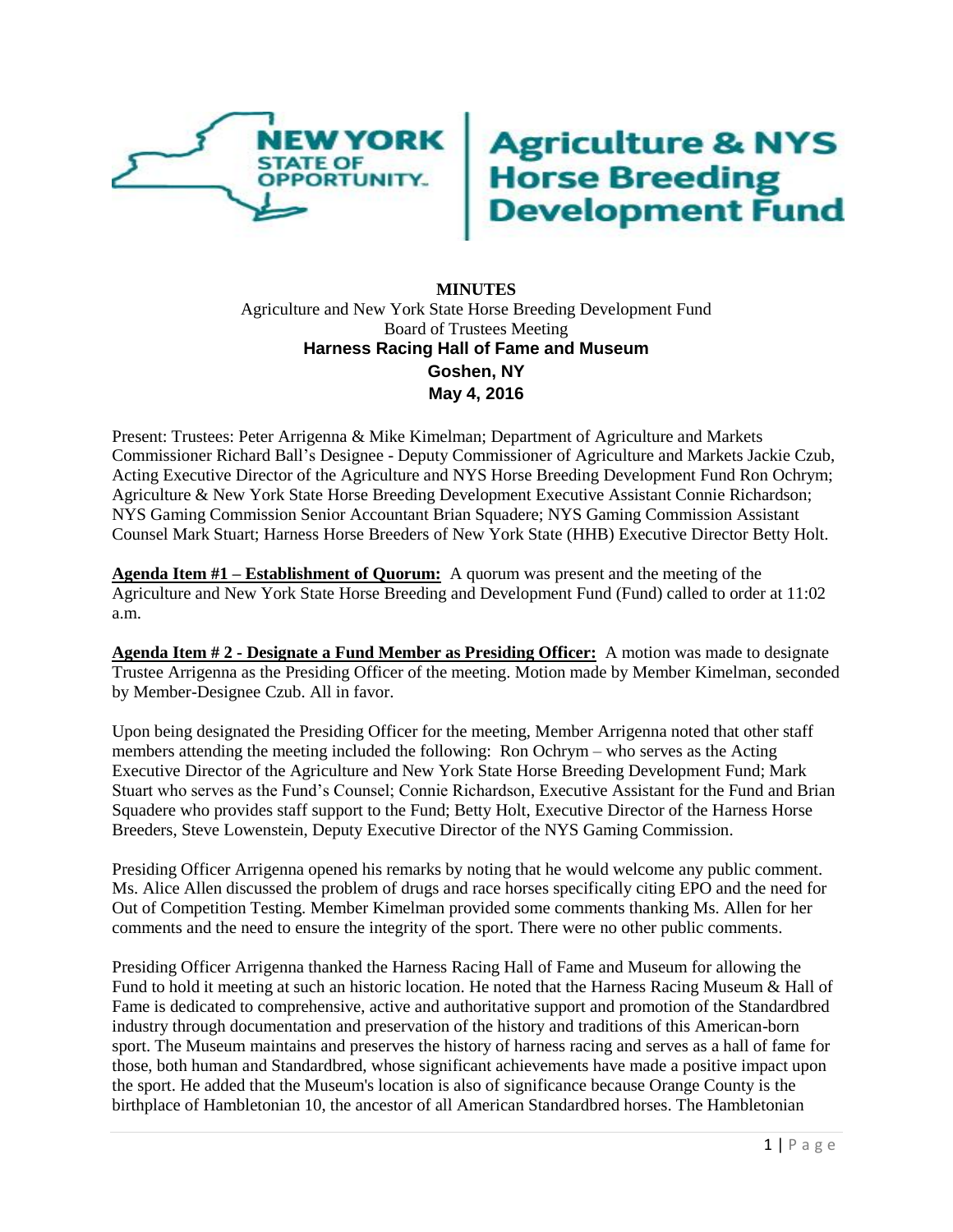Stakes was held at Goshen's Mile Track (known as Good Time Park) from 1930 through 1956. Goshen's half-mile Historic Track established in 1838, which is across the parking lot, is the oldest horse track still in use in the United States and the first sporting site to be designated a National Historic Landmark (the second being Churchill Downs). Standardbreds still train daily at the track and exhibition and stake races are held there annually. Its exhibitory includes a preserved stable, theater, galleries, a children's play area and even a 3-D simulator that provides visitors with the experience of driving a Standardbred in a race. Presiding Officer Arrigenna noted that the Trustees had the opportunity to visit here last year and view the wonderful exhibits as well as tour the Historic Track. Given the historic nature of this facility and the adjacent Historic Track the Trustees decided to make this an annual event. He concluded his remarks by thanking Museum Executive Director Janet Terhune and President of the Museum Lawrence DeVan.

Harness Racing Hall of Fame and Museum Executive Director Janet Terhune provided a few remarks on the mission of the Harness Racing Hall of Fame and Museum.

Presiding Officer Arrigenna thanked Executive Director Terhune for her comments and returned to the Agenda.

**Agenda Item # 3 - Minutes of Last Meeting of November 16, 2015:** Minutes of the regular meeting of December 17, 2015 were presented for approval. A motion to accept the Minutes of December 17, 2015 was made by Member Kimelman and seconded by Member-Designee Czub. All in favor.

**Agenda Item #4 – Consideration of HHB Contract – 6 Month Extender:** Presiding Officer Arrigenna provided a summary of the agenda item and the need to recognize the HHB as a sole source provider and noted that a sole source agreement was previously passed for the first 6 month of the month that ran from January 1, 2016 to June 30, 2016. The extender would extend the contract for the remainder of the year at the same rate as the first half of the year. A motion was by Member Kimelman to approve the 6 month extender which was second by Member-Designee Czub. Members Kimelman and Czub voted in favor of the contract extender. All in favor (except for Presiding Officer Arrigenna who abstained).

**Agenda Item #5 – Fund Advertising and Promotions – Discussion:** Executive Director Betty Holt of the HHB provided a discussion of the advertising and promotional efforts provided by the HHB on behalf of the Fund. Ms. Holt noted that the current USTA initiative is not achieving the intended goal and needed to be reevaluated next year. Member Kimelman asked about using social media, specifically Facebook. Ms. Holt noted that the HHB was getting ready for the Sire Stakes and that the promotional materials have been received and the program was to begin in 10 days. Ms. Holt also discussed the residency program and the need to do spot ads on the changes in the program with regard to residency. Presiding Officer Arrigenna discussed the need to do more outreach with public releases on Sire Stakes events.

**Agenda Item #6 – Share Services Agreement – Status:** Presiding Officer Arrigenna provided an update on the Shared Services Agreement and that signatures have been received from all parties on the agreement but must be approved by both the Office of the State Comptroller and the Attorney General. It was noted that the agreement, once in effect, would be retroactive to January 2014.

**Agenda Item #7 – County Fair Races – Addition – Saratoga County:** The Fund had received a request in December 2015 from the Saratoga County Fair Association to conduct County Fair races in 2016. The Fair Association noted that the Saratoga County Fair did not have a usable track and noted, if approved, such racing would occur at the pari-mutuel track at Saratoga Hotel and Casino (Saratoga Harness Track) for August 2016. The Fund's County Fair conditions permit such off-site racing if a track is not available on the fair grounds.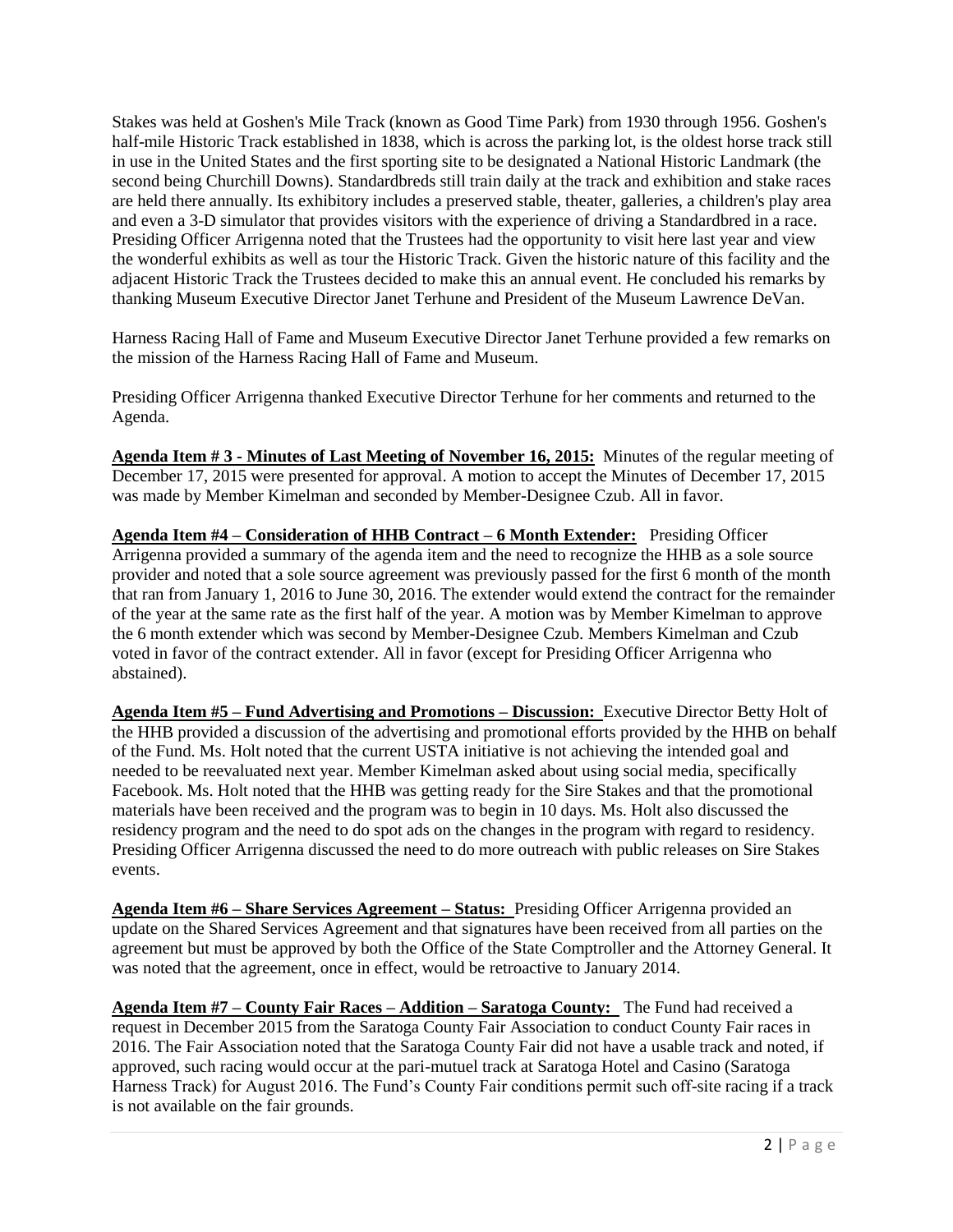**Agenda Item #8 – Consideration of County Fair Race Schedule –** Presiding Officer Arrigenna noted that at the Fund's December meeting the Members did not consider the County Fair Race schedule since that information would not be available until the county fairs met in January and approved their schedule. Since they have met and approved a schedule, that schedule was now presented to the Trustees for approval for the County Fair Racing Series. The schedule included the addition of Saratoga County Fair as a participant in the County Fair Racing Series. A motion was by Member Kimelman to approve the schedule which was second by Member-Designee Czub. All in favor.

## **Agenda Item #9 - New York Drug Testing and Research Program/Drug Testing for County Races:**

Presiding Officer Arrigenna noted that the Fund does provide for the testing of samples from County Fair races and each year the Fund must approve a separate contract with the Drug Lab to perform this vital testing. To continue to test these samples, Presiding Officer Arrigenna noted that the Fund must contract with a testing entity which has always been the New York Drug Testing and Research Program. The Gaming Commission does provide for the testing of samples from races held at pari-mutuel tracks that are part of the Sire Stakes program but that did not include the County Fair Racing Series since these were non-pari-mutuel (except for the finals). Staff has discussed the continuation of this testing program with the New York Drug Testing and Research Program for the County Fair Racing Series. Presiding Officer Arrigenna noted that it estimated that the Fund needed to set aside \$30,000 for this purpose. The funding would provide the securing the samples, which can only be taken by a state licensed veterinarian, and the testing of the samples. Presiding Officer Arrigenna noted that the motion will allow Fund staff to contract with the New York Drug Testing and Research Program to provide the testing and funding to secure a veterinarian to acquire the samples at the County Fairs that conduct such racing. However, before the Fund Trustees could consider such a motion, the Trustees first needed to adopt a single source resolution for this contract. That resolution noted:

Pursuant to Section 330 of the Racing, Pari-Mutuel, Wagering and Breeding Law of the State of New York, (The "Racing Law") the Agriculture & NYS Horse Breeding Development Fund (The "Fund")"is created in order that it may promote the breeding of horses and the conduct of equine research in this state on its own responsibility and under its own business management. The policy, good faith and interest of the state are concerned with the management and development of the Fund and are committed to promotion of horse breeding and equine research in this state in active cooperation with the Fund." In carrying out this statutory mandate, the Board of Trustees of the Fund have historically recognized, and continues to recognize, that the New York Drug Testing and Research Program at Morrisville State College ("Drug Lab") is a single source vendor with respect to the effective and efficient drug testing of the Standardbred breeding and racing industries as contemplated by the Racing Law. In this regard, the Fund's Board of Trustees recognize that: (1) the mission of the Drug Lab is to ensure the integrity of racing in New York State, and (2) the Drug Lab provides statewide services that will allow for consistency and uniformity in testing of registered Standardbreds throughout New York State. For these reasons the Drug Lab is uniquely positioned to carry out, on a cost-effective basis, the measurable objectives of the Fund by providing expert drug testing services for the Fund throughout the State of New York.

The motion to accept the sole source resolution that will provide for a contract with the New York Drug Testing and Research Program for the Lab for the County Fair Race series was advanced by Member Kimelman and second by Member-Designee Czub. All in Favor.

Presiding Officer Arrigenna then requested a motion to provide up to \$30,000 to provide for a drug testing program for the County Fair races. That funding will include a contract with the New York Drug Testing and Research Program to test all samples submitted from these races as we have done in the past.